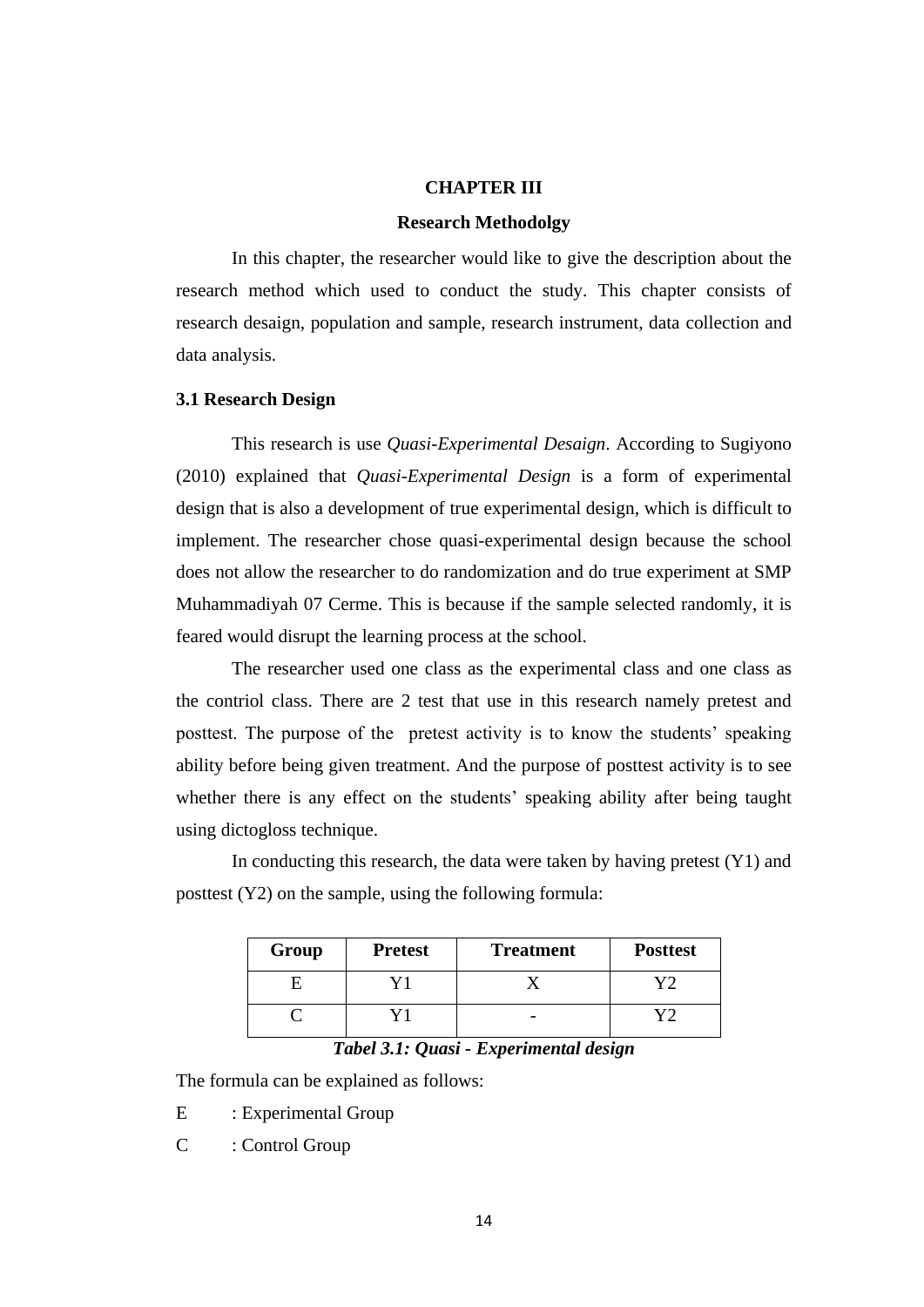| Y1 | : Pretest |
|----|-----------|
|    |           |

Y2 : Postest

## X : Treatment

Based on the table above it can be conclude that both of groups are given pretest. In the experimental class will use dictogloss technique, and in the control class will use small group discussion. The posttest activity will also given for both of groups.

## **3.2 Population and Sample**

### **3.2.1 Population**

This research was conducted in SMP Muhammadiyah 07 Cerme in academic year 2018/2019. The reason of the researcher choose this school is because the location of the school is strategic, facilities and infrastructure is also quite adequate, such as LCD, so it makes easier for reseracher to conduct the research. And in this school also still has never applied dictogloss technique, so the researcher want to try to test this technique in English learning process especially in speaking skill. It is known from the results of interview reseacher with English teacher in SMP Muhammadiyah 07 Cerme.

The population of this research is students at  $8<sup>th</sup>$  grade in SMP Muhammadiyah 07 Cerme academic year 2018/2019, which consist of 75 students.

| <b>Class</b>          | <b>Students</b> |
|-----------------------|-----------------|
| 8A                    | 25              |
| 8 <sub>B</sub>        | 25              |
| 8C                    | 25              |
| <b>Total Students</b> | 75              |

*Tabel 3.2: Population in 8th Grade of SMPN 4 Gresik*

#### **3.2.2 Sample**

Because the population is large, so the researcher chose cluster sampling as a technique to take sample because researcher does not have authority to set a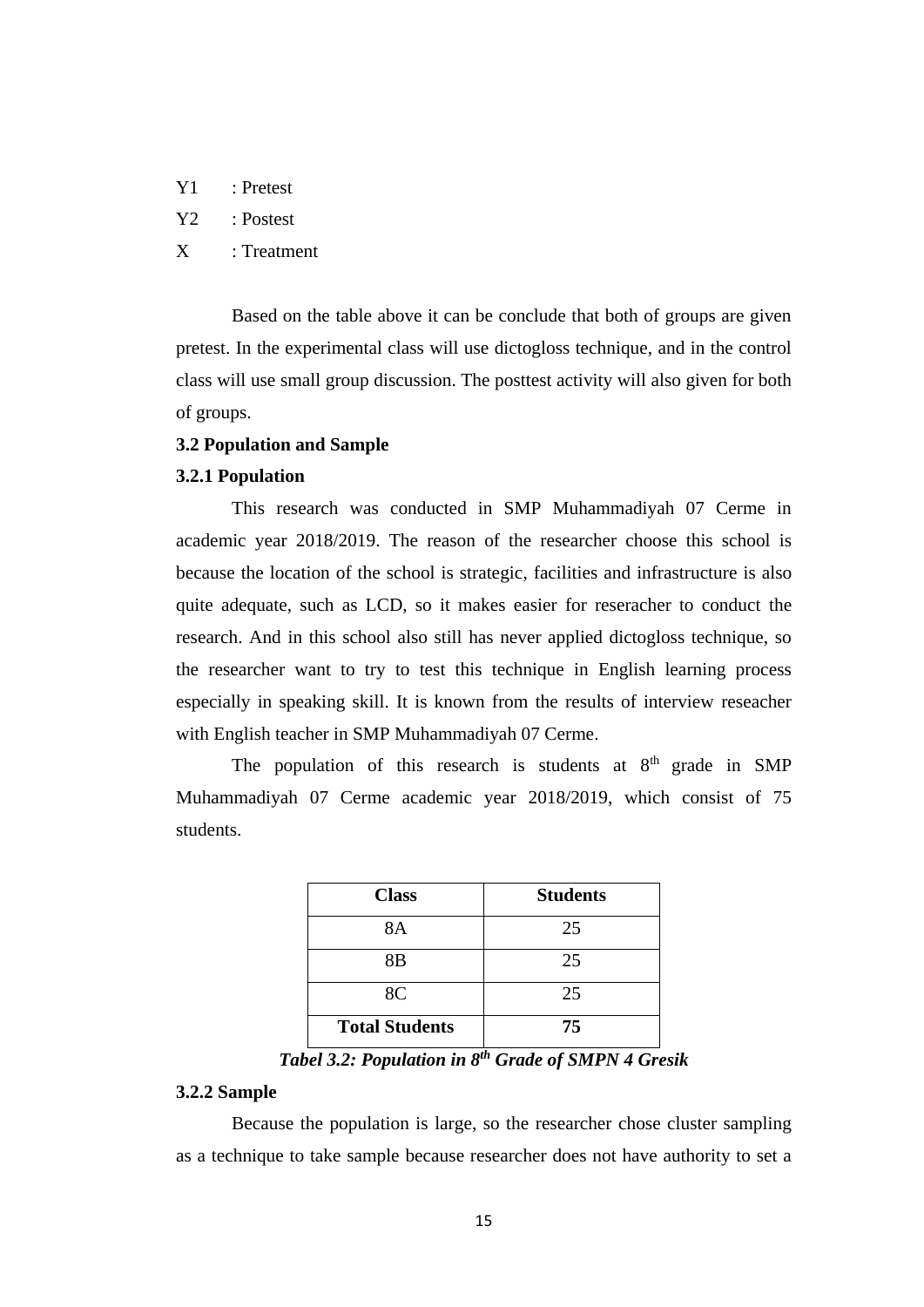class using random sampling. The researcher chose two classes as the sample, that are class VIII A as the experimental group which consist of 25 students, and class VIII B as the control group which consist of 25 students. So the total number of students as sample was 50 students. The reason this classes is uses as the subject of study because the results of the teacher test before conduct the research, the value of students' speaking ability are still lower than other class, and there are still many who have not reached the KKM.

### **3.3 Data Collection**

In this study, researcher collect the data from speaking test by conducting pretest before treatment that given for experimental group and control group. It is used to determine the impact that produce by dictogloss technique on students' speaking ability of eight grade at SMP Muhammadiyah 07 Cerme. The first data given on the students is pretest, it is done to know the effect of the teacher's technique on students speaking ability before they get the treatments. After pretest, the researcher will give treatment for four times using dictogloss technique that done in the experimental group. And the last data retrieval is posttest, that is done to know the effect of dictogloss technique on students speaking ability. After that, the researcher collects the data from students pretest and posttest score by using independent sample t-test in SPSS 16.0 program.

### **3.3.1 Instrument of The Study**

In the process of achieving the objectives of the study, it is very important for the researcher to be able to select the appropriate type of test in order to produce valid data. In this study, the writer used the test as instrument to collect data, and the test will be given after the material is explained. There are two test that use by the researcher, that are pretest and postest. The test will be conducted in 8th grade of SMP Muhammadiyah 07 Cerme. It is to find out whether there is significant effect or not of dictogloss technique on the students speaking ability. The design of the pretest and postest are different, but for topic and items remain the same. Test are made based on the source of the eight grade book and also the internet.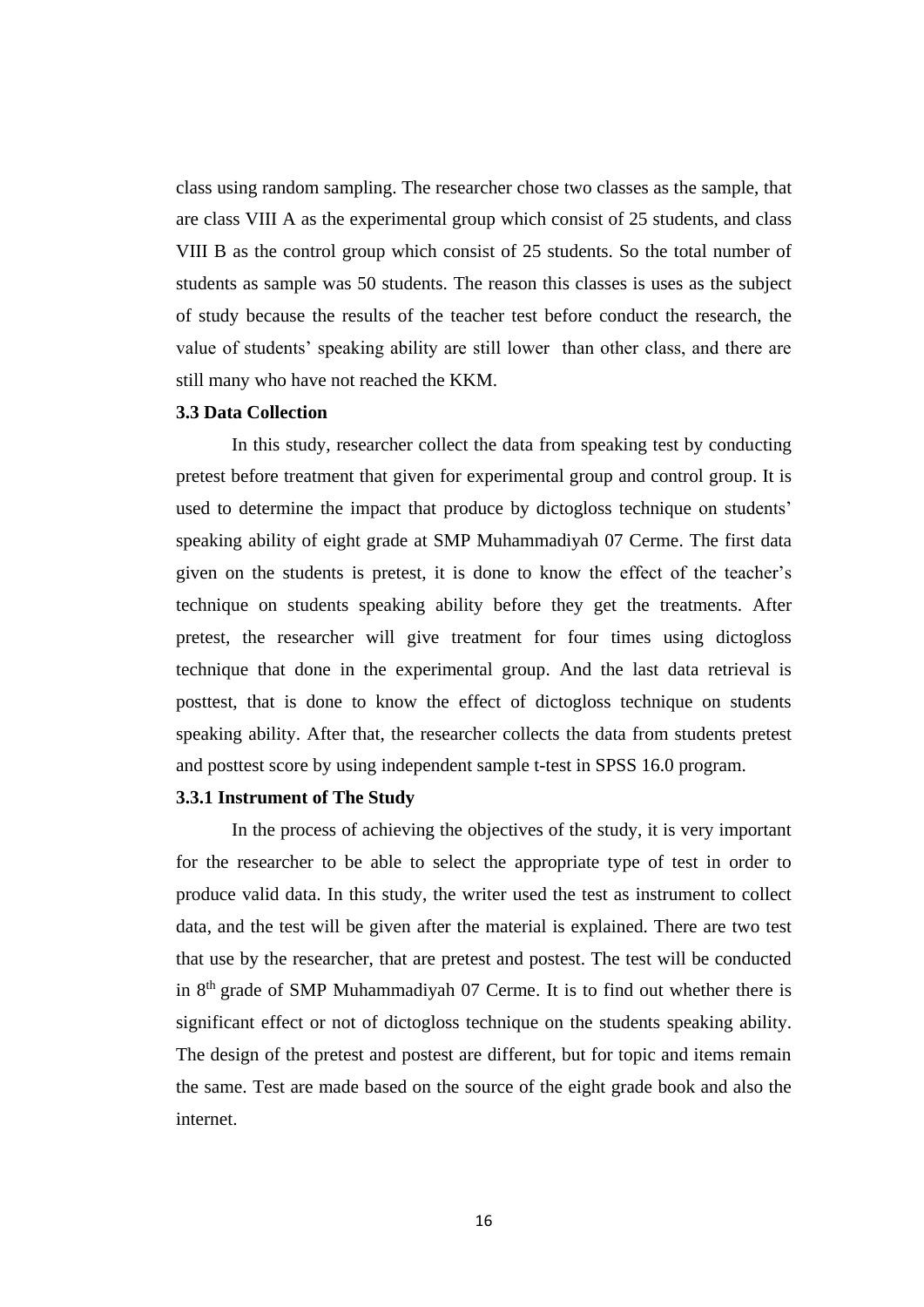In the selection of tests used on pre and post-test adapted to the syllabus at eight grade that focus on the speaking skill.

## **3.3.1.1 Test**

Test is the most important part in this research, because researcher use the test as an instrument. Research instrument used to collect the required data. So the instrument greatly affects the succes or not this research. There are two test that use by the researcher, that are pretest and posttest. Pretest and posttest are given to both of groups that are experimental and control, it is used to determine the level of the student mastery in the speaking ability. The test was made based on the syllabus of eight grade and focus on the speaking skill.

a. Pretest

Pretest given to the students to determine their ability on the speaking skill before giving the treament. Pretest will be conducted on two groups that are experiment and control, to know the differences between the group that use traditional methods and dictogloss technique.

b. Posttest

Posttest given to the students to determine their ability on the speaking skill after giving the treament. For the experimental group was used dictogloss technique, and for control group was used small group discussion.

## **3.3.1.2 Validity**

Before the item is used for pretest and posttest, the item must be validity tested first to confirm if the item is able to measure the instrument of speaking skill according to the ones listed in the curriculum and syllabus K13 for Junior High School. There are two kinds of validity, that are content validity and construct validity. *Content validity* is often called curriculum validity which means that a measuring instrument is considered valid if it matches with the content of the curriculum to be measured. One way to determine validity is to exemine the content of the test. *Construct validity* implies that a measuring instrument is said to be valid if it has matched the theoritical constructs in which the test was made. In other words, a test is said to have construct validity if the problem is measuring every aspect of thinking as described in the standard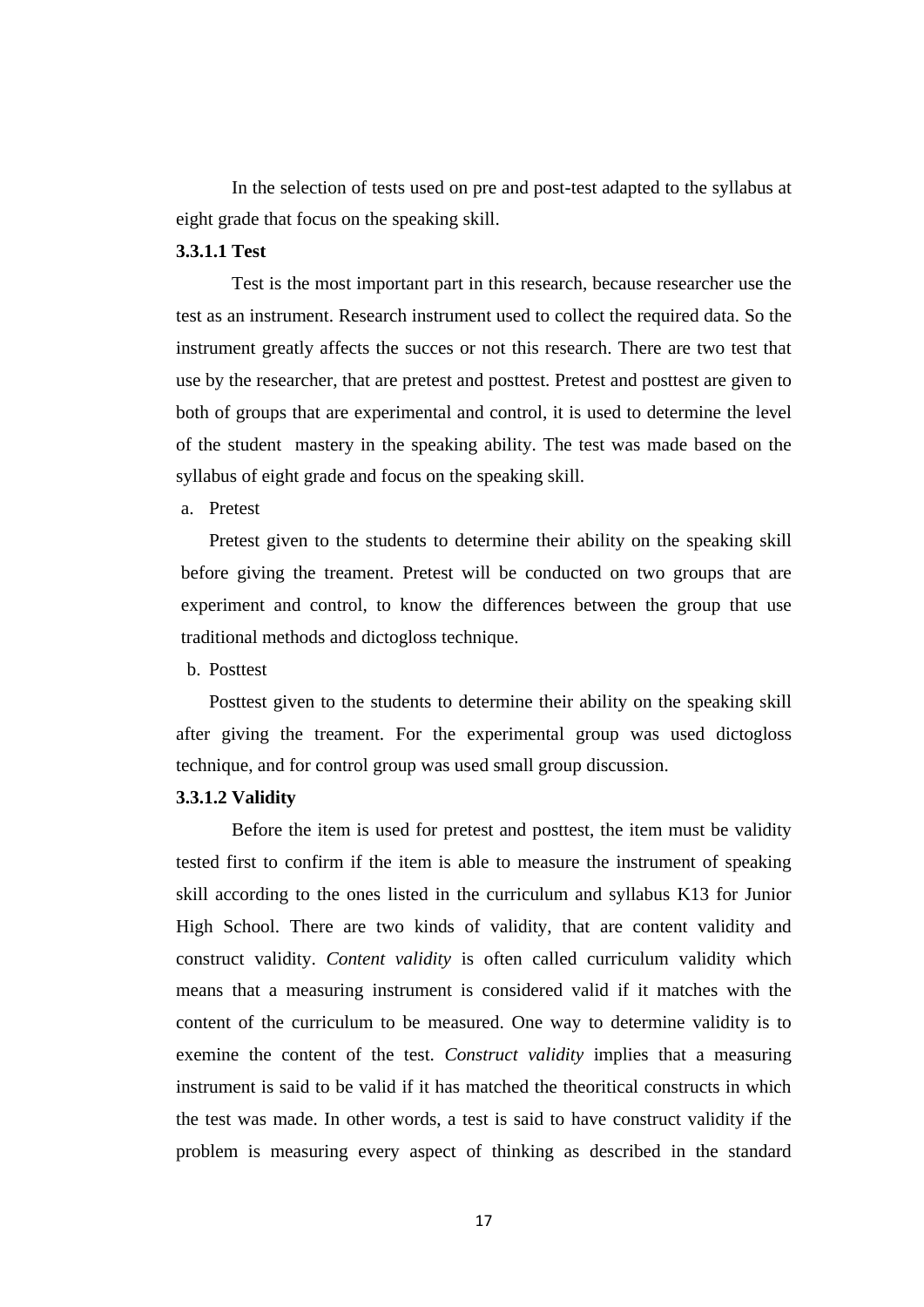competence, that is basic competence and the indicator contained in the curriculum. Based on the explanation above, the ressearcher using content validity to make sure that the test is based on silabus and curriculum k13.

### **3.3.1.3 Scorring Guide**

To assess the students speaking test, the researcher adapted scoring guide of speaking practice by Syakur (2000:78) There are at least five components in speaking skills to be noticed by teachers while teaching speaking, that are; Pronunciation, vocabulary, fluency, grammar, and comprehension. The researcher uses analytical scoring rubric that has been created with several modifications and additional detail criteria. The scoring guide of speaking skill for junior high school it can be seen in the following table:

| <b>Rating Score</b> |                 |                   |                |                |                  |
|---------------------|-----------------|-------------------|----------------|----------------|------------------|
| No.                 | <b>Criteria</b> | Poor              | Enough         | Good           | <b>Excellent</b> |
|                     |                 | (1)               | (2)            | (3)            | (4)              |
| 1.                  | Pronunciation   | Unclear           | Unclear        | Unclear        | Unclear          |
|                     | (20%)           | pronunciation     | pronunciation  | pronunciation  | pronunciation    |
|                     |                 | reaches<br>20     | reaches 15     | reaches 10     | reaches 5        |
|                     |                 | words<br>from     | words from     | words from     | words or less    |
|                     |                 | the<br>correct    | the correct    | the correct    | than 5 words     |
|                     |                 | pronunciation     | pronunciation  | pronunciation  | from the         |
|                     |                 | that<br>30<br>are | that are 30    | that are 30    | correct          |
|                     |                 | words.            | words.         | words.         | pronunciation    |
|                     |                 |                   |                |                | that are 30      |
|                     |                 |                   |                |                | words.           |
| 2.                  | Vocabulary      | The mastered      | The mastered   | The mastered   | The mastered     |
|                     | (25%)           | vocabulary        | vocabulary     | vocabulary     | vocabulary       |
|                     |                 | reaches<br>15     | reaches 20     | reaches 25     | has reaches 30   |
|                     |                 | words<br>from     | words from     | words from     | words or more    |
|                     |                 | 30 words that     | 30 words that  | 30 words that  | than 30          |
|                     |                 | should<br>be      | should be      | should be      | words.           |
|                     |                 | mastered.         | mastered.      | mastered.      |                  |
| 3.                  | Fluency         | The speed is      | The speed is   | The speed is   | The speed is     |
|                     | (25%)           | slow.<br>too      | slow.<br>very  | There<br>slow. | normal. There    |
|                     |                 | There are too     | There<br>are   | some<br>are    | is<br>no         |
|                     |                 | many              | many           | uncompleted    | uncompleted      |
|                     |                 | uncompleted       | uncompleted    | sentences.     | sentences.       |
|                     |                 | sentences.        | sentences.     |                |                  |
| $\overline{4}$ .    | Grammar         | Grammatical       | Grammatical    | Grammatical    | Grammatical      |
|                     | (15%)           | errors reaches    | errors reaches | errors reaches | errors reaches   |
|                     |                 | 20<br>words       | 15 words       | 10 words       | 5 words or       |
|                     |                 | from<br>the       | from the       | from the       | less than 5      |
|                     |                 | correct           | correct        | correct        | five words       |
|                     |                 | grammatical       | grammatical    | grammatical    | from the         |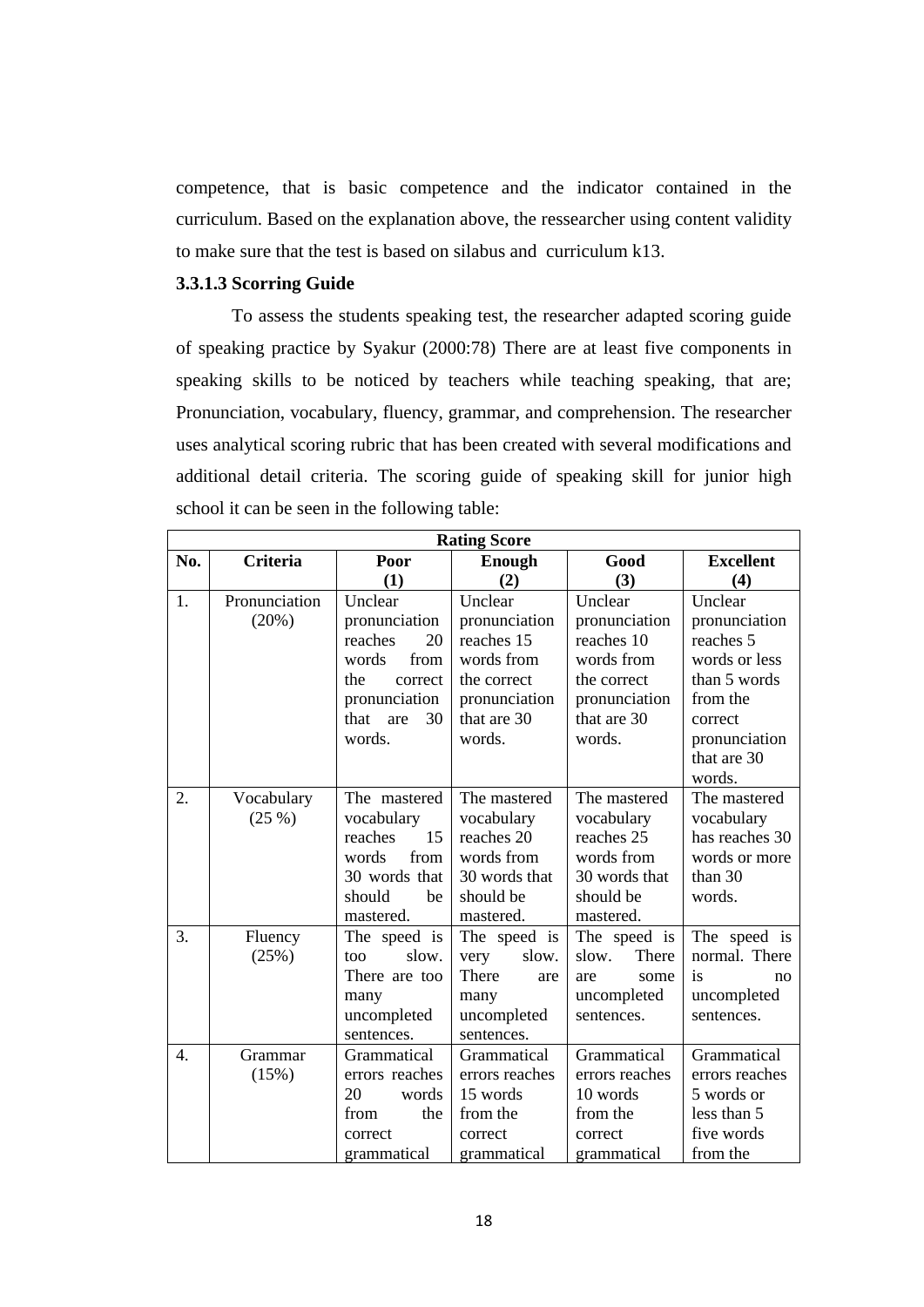|    |               | 30<br>that<br>are | that are 30   | that are 30   | correct                       |
|----|---------------|-------------------|---------------|---------------|-------------------------------|
|    |               | words.            | words.        | words.        | grammatical                   |
|    |               |                   |               |               | that are 30                   |
|    |               |                   |               |               | words.                        |
| 5. | Comprehension | Delivering        | Delivering    | Delivering    | Delivering                    |
|    | (15%)         | with<br>limited   | with<br>some  | with<br>many  | with<br>full                  |
|    |               | understanding     | understanding | understanding | understanding                 |
|    |               | of content.       | of content.   | of content.   | of<br>content.                |
|    |               |                   |               |               | There<br>$\overline{1}$<br>no |
|    |               |                   |               |               | repitition and                |
|    |               |                   |               |               | full<br>of                    |
|    |               |                   |               |               | rephrasing.                   |

*Tabel 3.3: Scoring Guide*

Categorize:

| Exceleent | $: 90 - 100$ |
|-----------|--------------|
| Good      | : 80 – 89    |
| Fair      | $:70 - 79$   |
| Poor      | $:60-69$     |

## Description:

Minimum standard of speaking value is 75, Thus, the minimum value that students have to get is 75 or more, the value is the success criteria of speaking mastery. According to the table above, the maximum scores that can be obtained by each student is 4, and the minimum score is 1. The value of students is obtained by dividing the total acquisition value by a total score of 20 multiplied by 100. As described by scoring technique below:

*Assessment: Skors Obtained X 100 Maximum Score*

#### **3.3.2 The Procedure of Collecting Data**

The first step is preparing instruments, the researcher identify the topic from the curriculum and syllabus to make items for test. The second step is the researcher tried out the test to find out the validity of those items. The third step is giving pretest both of the classess before implementing dictogloss technique and getting the score of the test. The fourth step is the researcher giving treatment to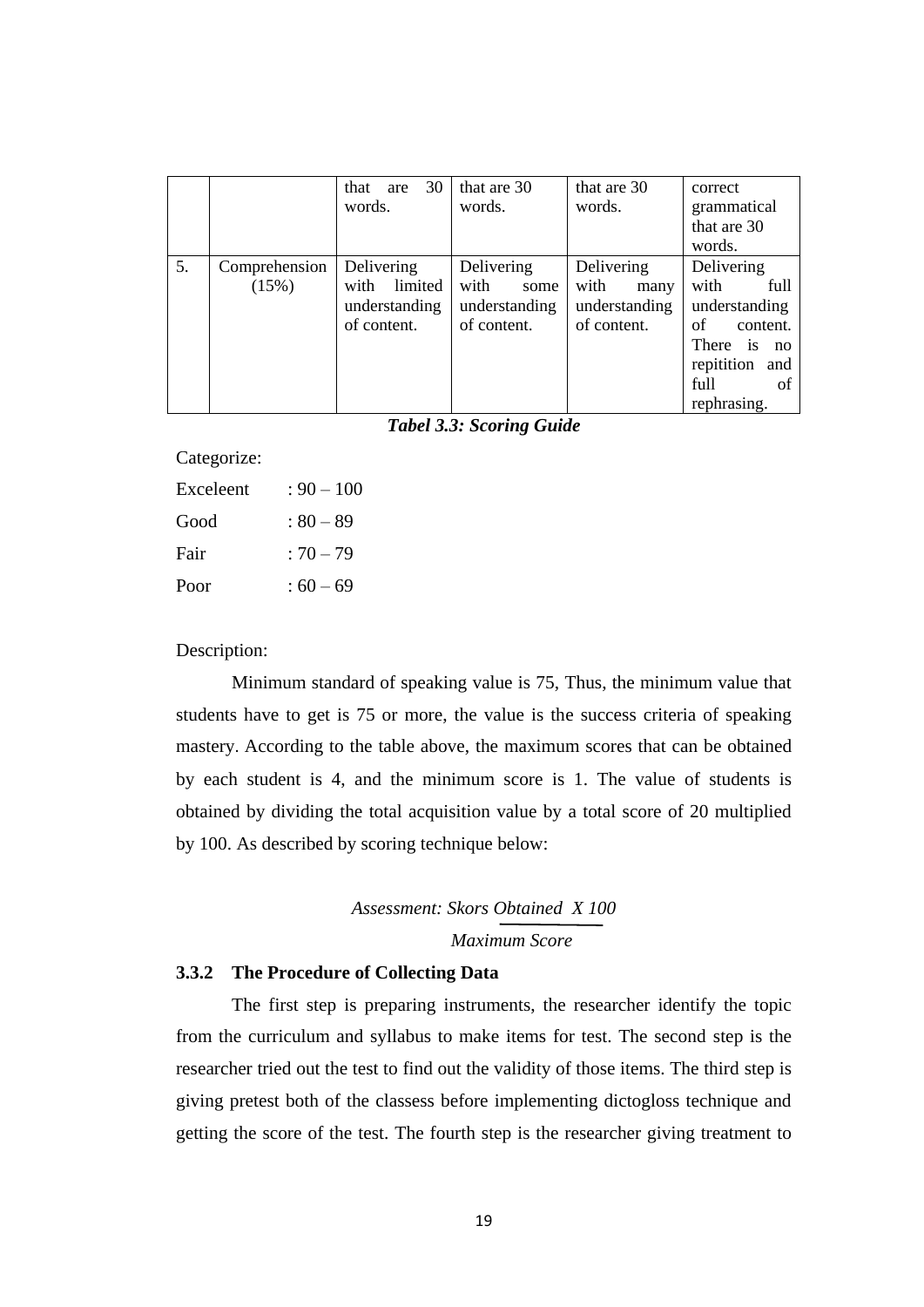experimental class by implement the dictogloss technique. The fifith step is giving posttest to both of classess. And the last step is all the data have already done, the last thing that researcher should do is calculating all of the data to know the effect of dictogloss technique on students speaking ability. Schedule:

| No.              | <b>Date</b>            | <b>Activities</b>                           |
|------------------|------------------------|---------------------------------------------|
| 1.               | <b>First Meeting</b>   | Giving pretest for experimental and control |
|                  |                        | group                                       |
| 2.               | <b>Second Meeting</b>  | Giving first treatment (Using Dictogloss    |
|                  |                        | Technique)                                  |
| 3.               | Third Meeting          | Giving second treatment (Using Dictogloss   |
|                  |                        | Technique)                                  |
| $\overline{4}$ . | <b>Fourth Meeting</b>  | Giving third treatment (Using Dictogloss)   |
|                  |                        | Technique)                                  |
| 5.               | <b>Fifth Meeting</b>   | Giving fourth treatment (Using Dictogloss   |
|                  |                        | Technique)                                  |
| 6.               | Sixth Meeting          | Giving fifth treatment (Using Dictogloss    |
|                  |                        | Technique)                                  |
| 7.               | <b>Seventh Meeting</b> | Giving sixth treatment (Using Dictogloss    |
|                  |                        | Technique)                                  |
| 6.               | <b>Eighth Meeting</b>  | Giving postest for experimental and control |
|                  |                        | group                                       |

*Table 3.4: Schedule*

## **3.4 Data Analysis**

After collecting data using pretest and postest. The researcher analyze the data using Statistical Package for Social Sciences (SPSS) program And also use independent sample t-test. Analyzing the data is very important in a research, because it is to answer the research problem whether there is an significance effect or not on both of group experimental and control.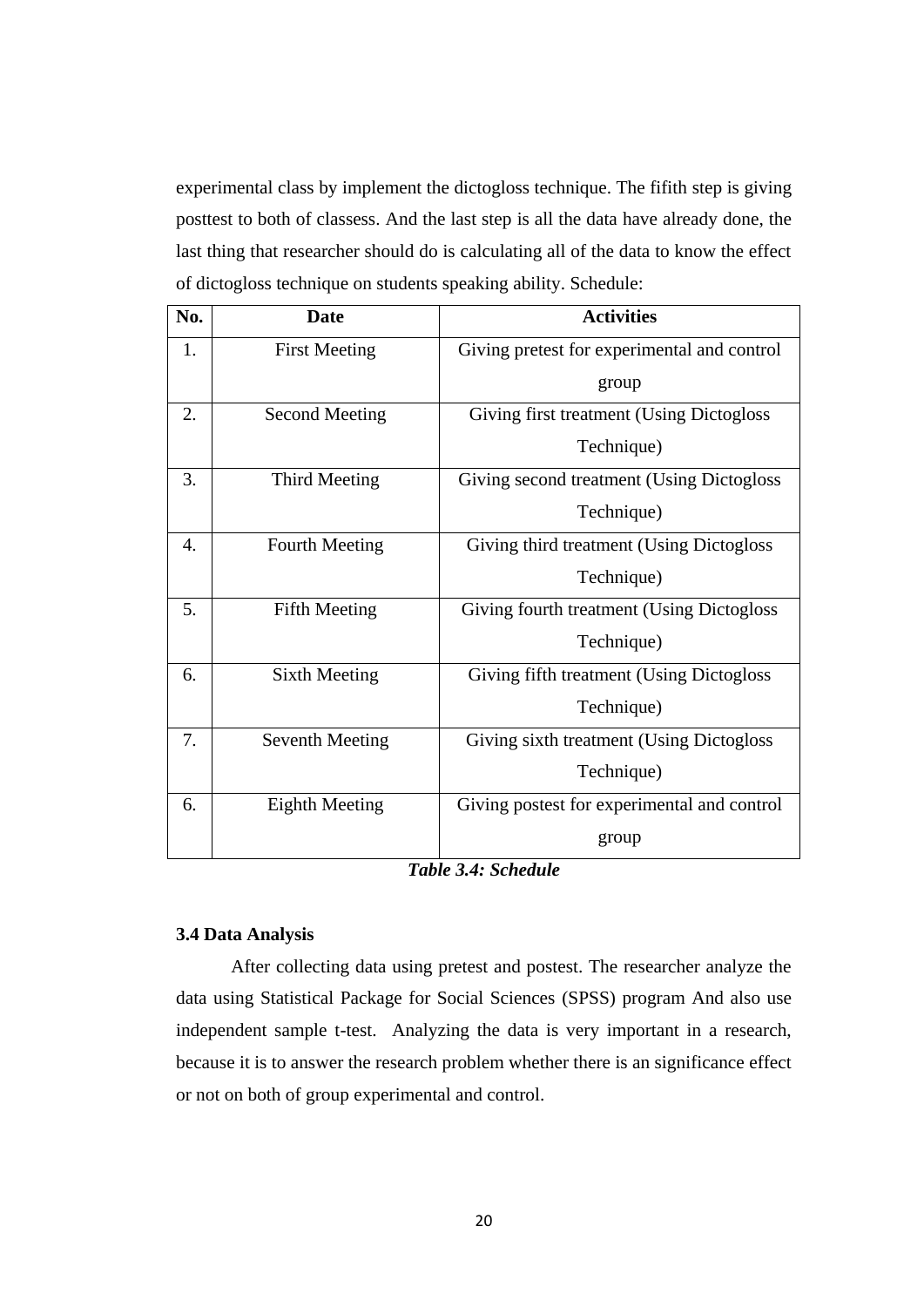## **3.4.1 Normal Distribution**

Normal distribution test have aimed to find out the distribution of pretest score in two groups are normally distributed. The result of the normality distribution also used to find out the hypothesis which had been determined can be accepted. To analyze the normal distribution, the researcher uses kolmogrov smirnov sample test in SPSS version 16.0. If the results are significant, then the null hypothesis of no difference between the observed data distribution and a normal distribution is rejected. If the value is more than the level of significance (0,05) the null hypothesis is accepted; the score are normally distributed.

#### **3.4.2 Homogenity Test of Variance**

A homogenity test is necessary to determine whether the data in variables X and Y are homogeneous or not in a population having the same variance. Thus, the homogeneous data can be used for data analysis process at a later stage. There are two groups in this research, that are experimental group and control group. And for the homogenity test, the researcher uses Levene's test of homogenity in SPSS program version 16.0 because levene's test of the homogenity uses to assess the equality of the variance for a variable calculates for two or more groups. The Levene's test it can be defined as follow:

$$
W = \frac{(N-k)}{(k-1)} \frac{\sum_{i=1}^{k} N_i (Z_{i \cdot} - Z_{\cdot \cdot})^2}{\sum_{i=1}^{k} \sum_{j=1}^{N_i} (Z_{ij} - Z_{i \cdot})^2},
$$

Where:

W is the result of the test

K is the number of different groups to which the samples belong

N is the total number of samples

 $N_{ij}$  is the number of sample in the i<sup>th</sup> group

 $Y^{ij}$  is the value of  $J^{th}$  sample from the i<sup>th</sup> group

$$
Z_{ij} = \begin{cases} |Y_{ij} - \bar{Y}_{i\cdot}|, & \bar{Y}_{i\cdot} \text{ is a mean of the } i\text{-th group,} \\ |Y_{ij} - \tilde{Y}_{i\cdot}|, & \tilde{Y}_{i\cdot} \text{ is a median of the } i\text{-th group.} \end{cases}
$$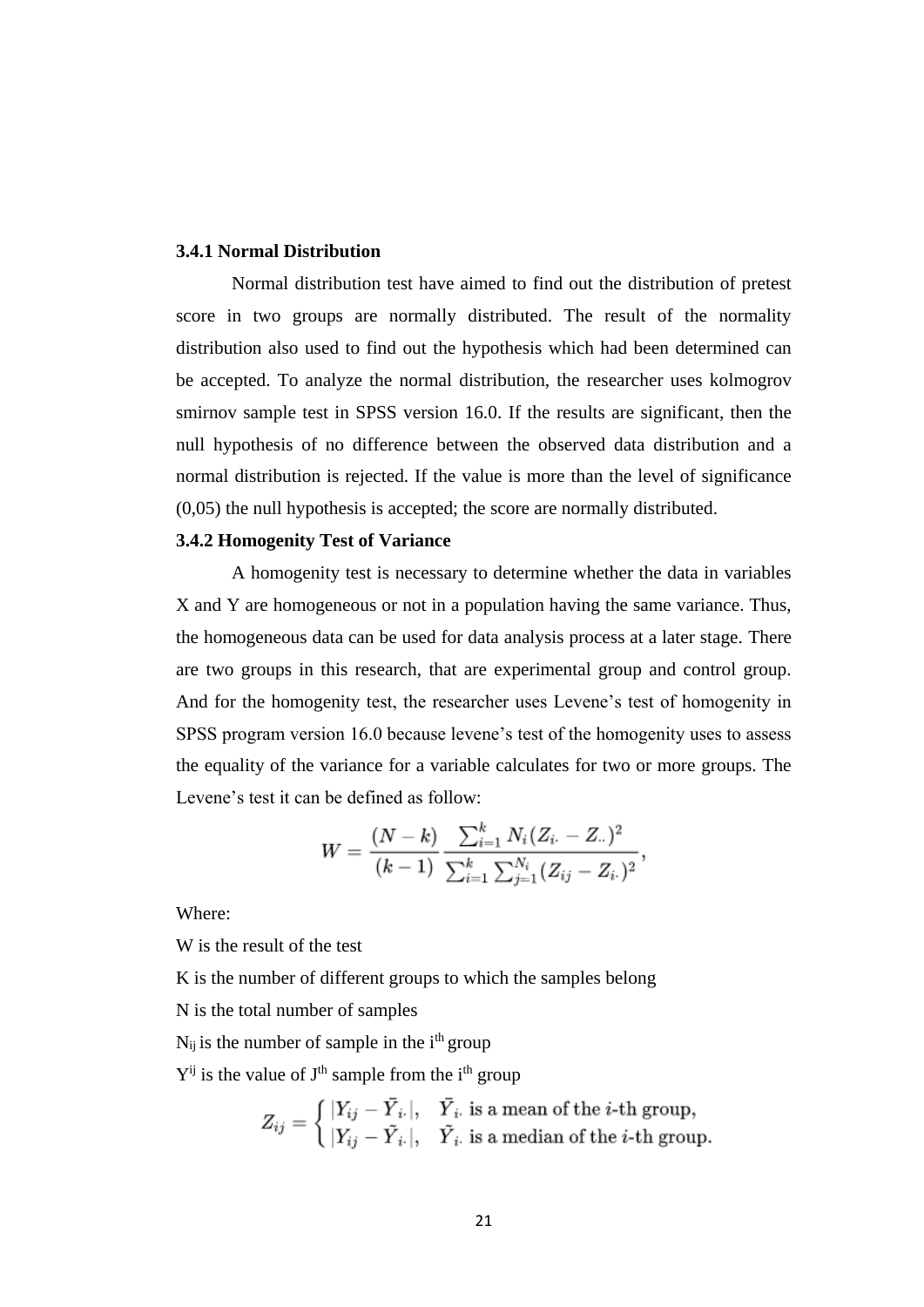The significance of W is tested against  $F$  (a, K-1, N-K) where  $F$  is a quintile of F distribution, with K-1 and N-K its degree freedom, and ɑ is the chosen level of significance (usually 0,05 or 0,01).

The homogenity assumption is checked in SPSS by Levene's test with the following procedures. The first procedure is inserting the pretest data both experimental and control groups using the data view. The second procedure is going to analyze menu, selecting compare means, and choosing independents sample t-test. The last procedure is interpreting the homogenity test output, the researcher need to see Levene's test Column to know whether the equality of variences in the groups of scores is homogeny or not.

#### **3.4.3 Hypothesis Testing**

The aim of this research is to know whether there is significant effect of dictogloss technique on students speaking ability or not. The hypothesis of this research can be formulated as follows:

H0: There is no significant effects for the students when use the dictogloss technique and not use the dictogloss technique.

H1: There is significant effects for the students when use the dictogloss technique and not use the dictogloss technique.

T-test was calculated in order to find out the comparison of two means between Control Group and Experimental Group pretest and posttest. In analyzing the data the researcher used independent t-Test formula. In calculating t-Test, the formula as follow:

$$
t = \frac{(x_1 - x_2) - (\mu_1 - \mu_2)}{Sx_1 - x_2}
$$

Where:

t is t value

X<sup>1</sup> is avarage group 1

 $X_2$  is avarage group 2